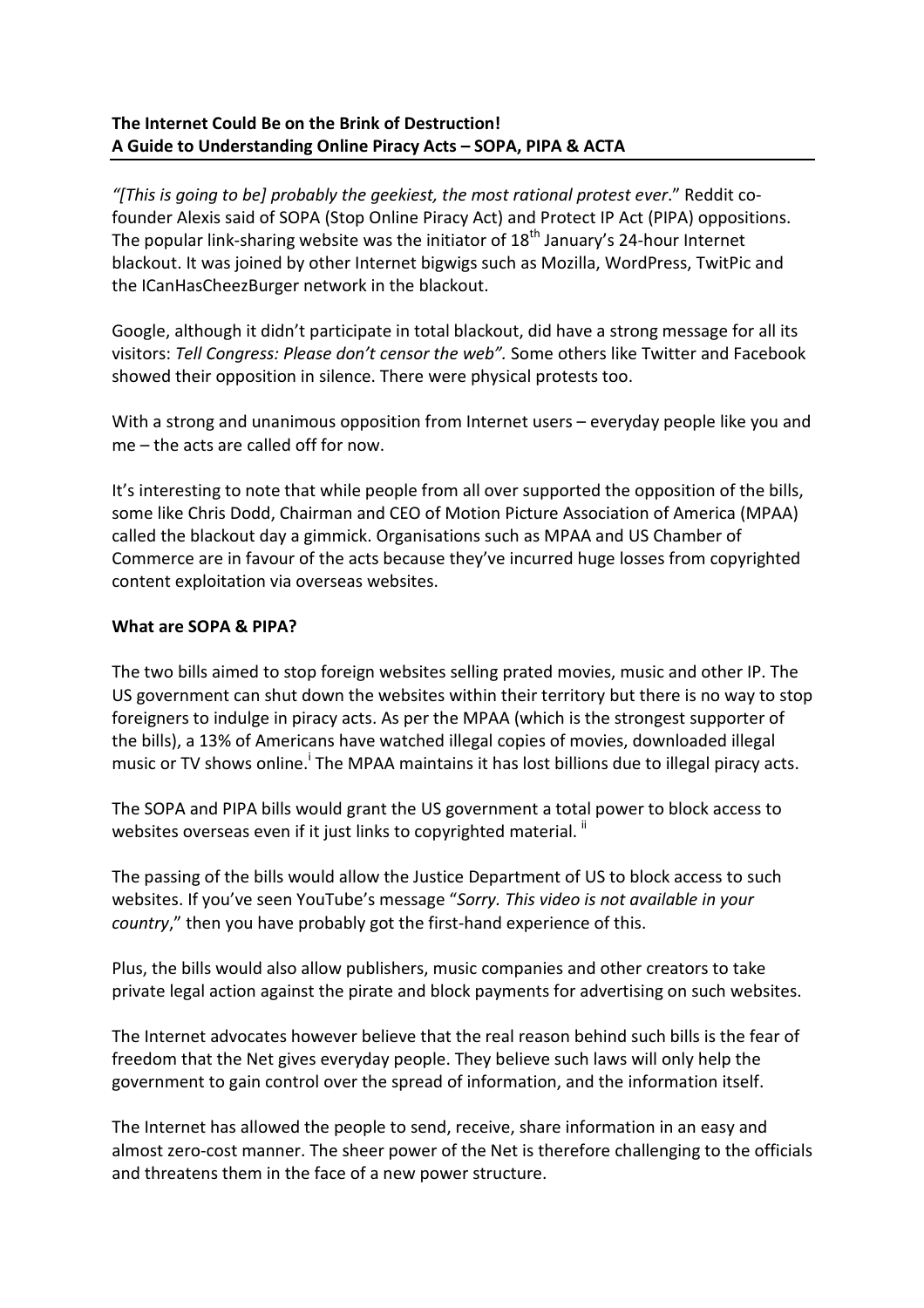The opponents believe that the bills are so broad that they might stop the right to free speech on the Internet. This issue is even bigger for website giants such as Facebook, YouTube, Wikipedia and Twitter, which depend heavily on uploading and downloading of content every day.

A severe problem with the bills is that they allow the content creators to block payments to innocent websites who unknowingly link to copyrighted material or host pirated content.

## **The difference between SOPA and PIPA**

SOPA is born in the House and PIPA is in the Senate. SOPA also makes it illegal to stream copyrighted content. The opponents called it a "Free Bieber" provision after Justin Bieber, whose music career began after he posted his videos on YouTube performing on other singers' songs.

## **What Is ACTA?**

Internet advocates are calling ACTA as the super-bad daddy of PIPA and SOPA. Think about the latter two extended to the international level. Although the death of PIPA and SOPA is a relief, ACTA is said to have clauses which are worse.

ACTA stands for Anti-Counterfeiting Trade Agreement. The ACTA does not defines Intellectual Property clearly, so it could be a trademark, or even an idea.<sup>iii</sup>

A video named "The Truth About ACTA" on YouTube explains the bill in simple terms. Imagine you join cookery class and are taught how to make delicious crispy chicken. You learn the preparation and are ecstatic. You reach home and tell your wife all about it. Soon, you're sharing the preparation method with her. You can cook together and enjoy a scrumptious meal. In other words, all is merry – until ACTA comes into picture.

Under ACTA, what you just did is illegal. You are committing a crime by sharing copyrighted information. Your access to the cookery course can be be blocked, you may be fined, or even sent to jail.

If you thought you can share the crispy chicken recipe in the privacy of your home with no one else to know about your illegal share, you're right. But once ACTA comes into play, your communication will be closely monitored, even your family's, just to make sure you're not indulging in any copyright infringement.

The ACTA will require ISPs (Internet Service Providers) to monitor your communication channel or the inflow and outflow of data packets every time your computer is connected to the Internet. If you send or receive copyrighted information, you will be fined.

It could be as simple as sending a magazine piece link to your friend on email or creating a cool video using someone else's music.